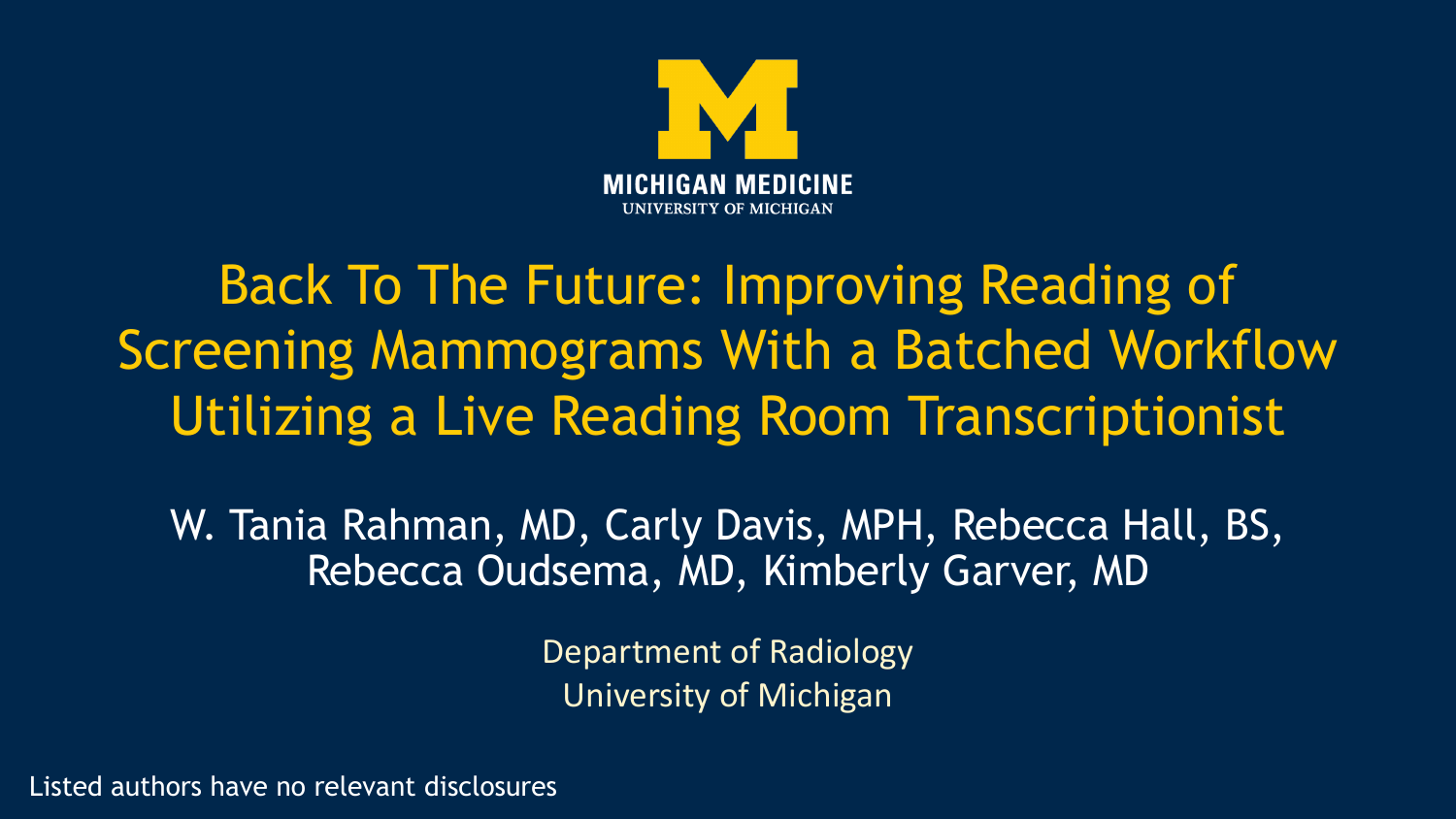## Background

- Screening mammograms contribute to a large workload in the breast imaging department
	- Approximately 500-600 mammograms are performed each week
- Timely issuance of the final radiology report is important to provider and patient satisfaction
- An efficient and sustainable workflow that avoids burnout is necessary to facilitate prompt completion of screening mammography reports and decrease distraction to minimize error and improve patient safety.
- Improved efficiency and decreased distraction and fatigue may reduce errors and improve patient safety
- PROBLEM: At our institution there was an accumulation of unread screening mammograms and delayed reporting resulting in peak weekly mean report turnaround time of 198 hours (8.25 days)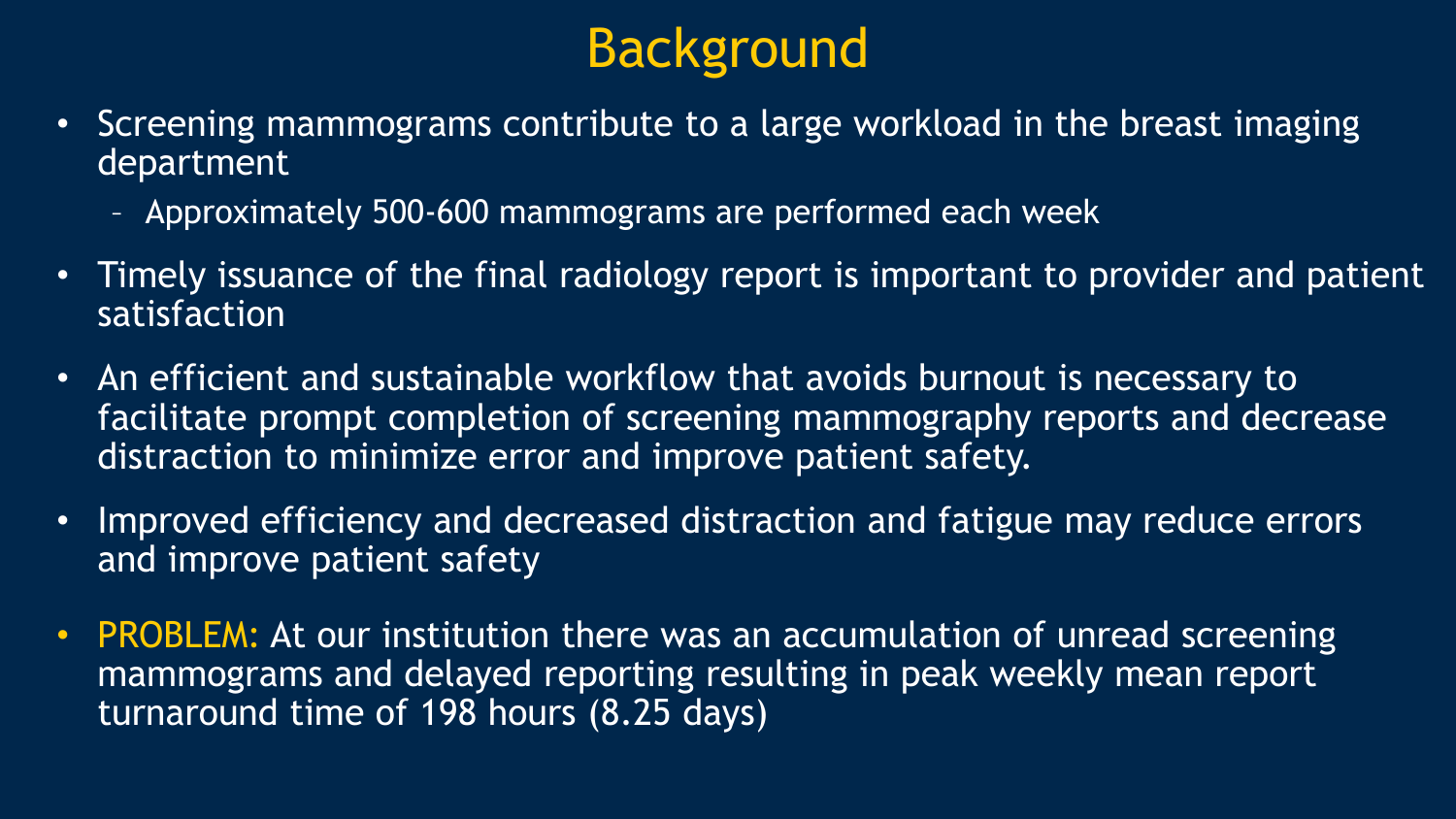## Root Causes & Quality Interventions

| <b>Root Cause</b>                                    | <b>Quality Intervention</b>                                                 |  |  |  |  |  |  |  |
|------------------------------------------------------|-----------------------------------------------------------------------------|--|--|--|--|--|--|--|
| Interruptions and distractions during the<br>workday | "S" Assignment<br>(Uninterrupted, batch reading with live transcriptionist) |  |  |  |  |  |  |  |
| Inefficient paper chart-based workflow               | Conversion to paperless, all digital workflow                               |  |  |  |  |  |  |  |
| Cumbersome report dictation software<br>workflow     | Efficient updates to dictation process                                      |  |  |  |  |  |  |  |

#### **Traditional Workflow States:**

**N** - Interrupted reading of screening mammograms while performing breast procedures without a trainee or transcriptionist

**T** - Interrupted reading of screening mammograms while performing breast procedures with a trainee but no transcriptionist

#### **QI Initiative:**

**S** – Creation of new assignment with uninterrupted batch reading of screening mammograms with a live transcriptionist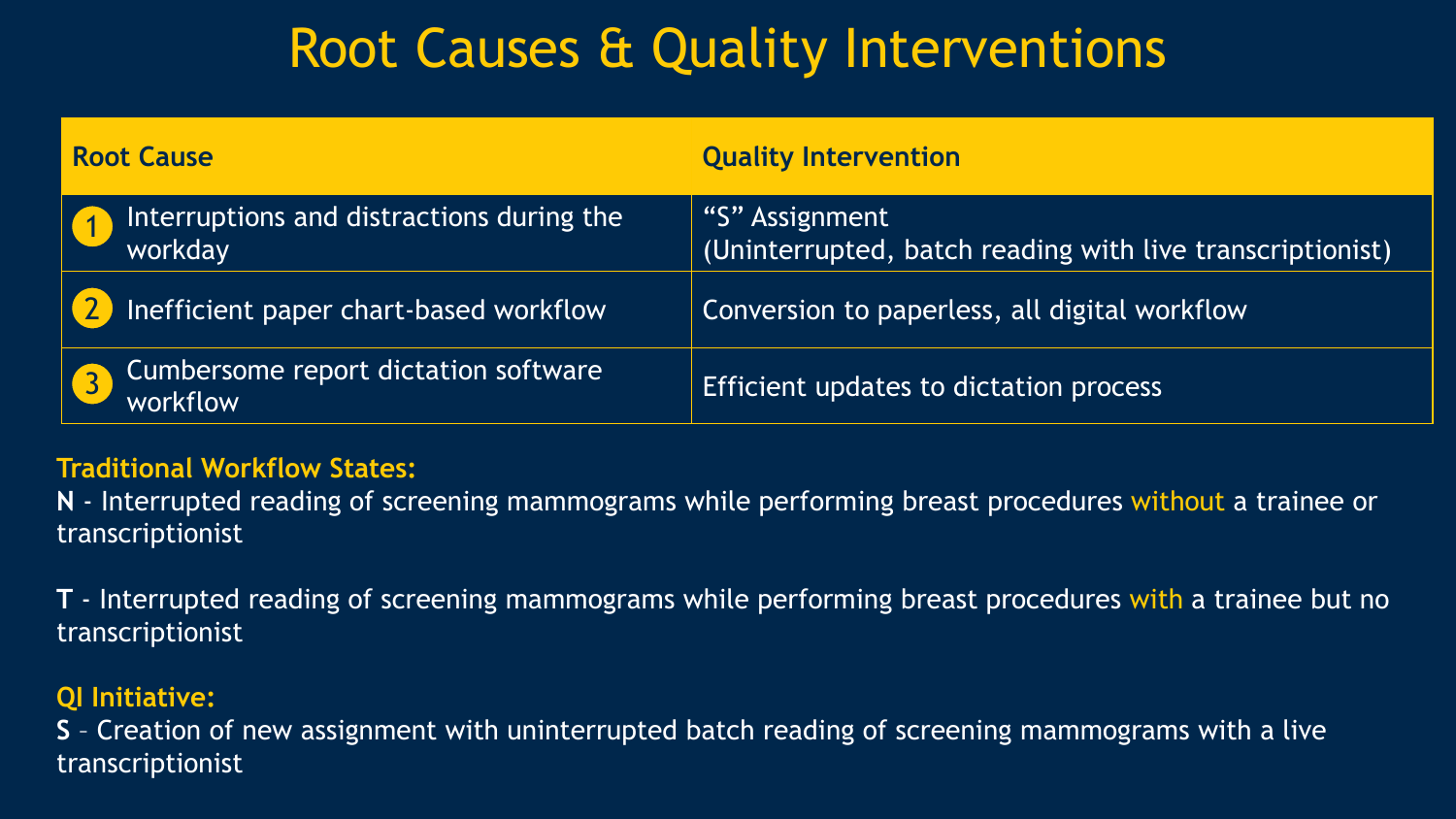### Metrics & Goals

- Total number of studies read per assignment
	- Digital mammogram = 1 point
	- Digital breast tomosynthesis = 2 points
- Study Interpretation Time (minutes/point)
- Report Turnaround Time (TAT, hours)
	- Goal to reduce to < 72 hours
- Survey data on radiologist ratings of fatigue and distraction in the quality initiative (S) vs. traditional assignments (N, T)
	- Goal was to reduce radiologist fatigue and distraction to a rating < 3
- Cost analysis
- GOAL Reduce TAT, fatigue and distraction, and interpretation time after 4 months of implementing QI initiatives

| Initials:                                                                                             |          |                |     |   |       |           |                |    |   |                   |
|-------------------------------------------------------------------------------------------------------|----------|----------------|-----|---|-------|-----------|----------------|----|---|-------------------|
| Date:                                                                                                 |          |                |     |   |       |           |                |    |   |                   |
| Assignment (S, B, X, Call):                                                                           |          |                |     |   |       |           |                |    |   |                   |
| Did you use an RRC live transcriptionist<br>for all or majority of the session?<br>(Circle Yes or No) | Yes      |                |     |   |       | <b>No</b> |                |    |   |                   |
| Did you work with a resident or fellow<br>trainee?<br>(Circle Yes or No)                              |          |                | Yes |   |       |           |                | No |   |                   |
| Total number of 2D screeners read*:                                                                   |          |                |     |   |       |           |                |    |   |                   |
| Total number of 3D screeners read*:                                                                   |          |                |     |   |       |           |                |    |   |                   |
| <b>Total time spent reading screeners</b><br>(exclude breaks):                                        |          |                |     |   | hours |           |                |    |   | minutes           |
| <b>Total Break Time:</b>                                                                              |          |                |     |   | hours |           |                |    |   | minutes           |
| Circle level of distraction during session                                                            | 1<br>Low | $2^{\circ}$    | 3   | 4 | 5     | 6         | $\overline{7}$ | 8  | 9 | 10<br>High        |
| Circle level of fatigue during session                                                                | 1<br>Low | $\overline{2}$ | 3   | 4 | 5     | 6         | 7              | 8  | 9 | 10<br><b>High</b> |

*Example of survey administered to radiologists*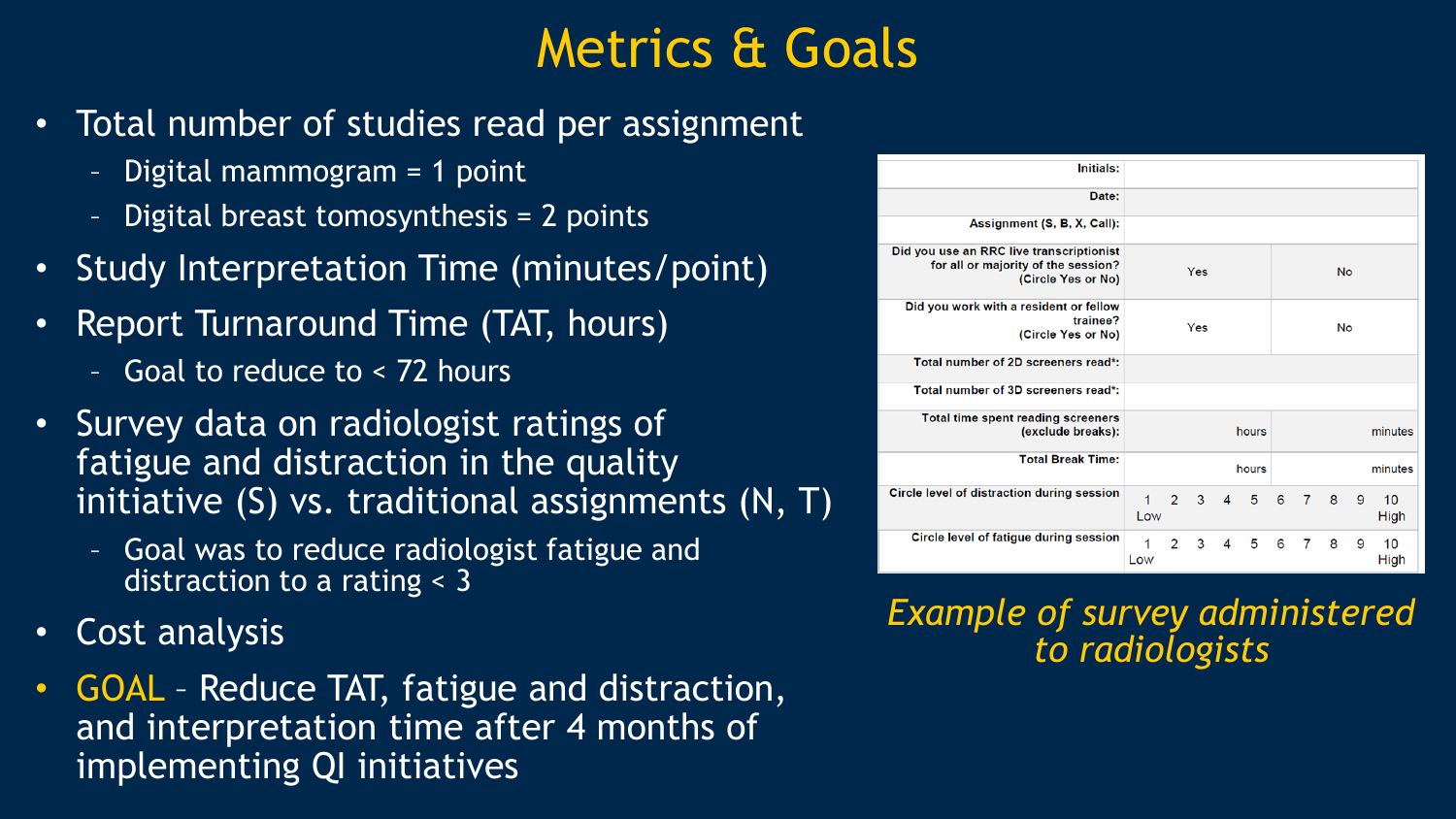#### MiChart Report TAT



## Radiologist Surveys

(14 radiologists completed daily surveys in each workflow setting rating fatigue and distraction on a 10-point scale (10 = high))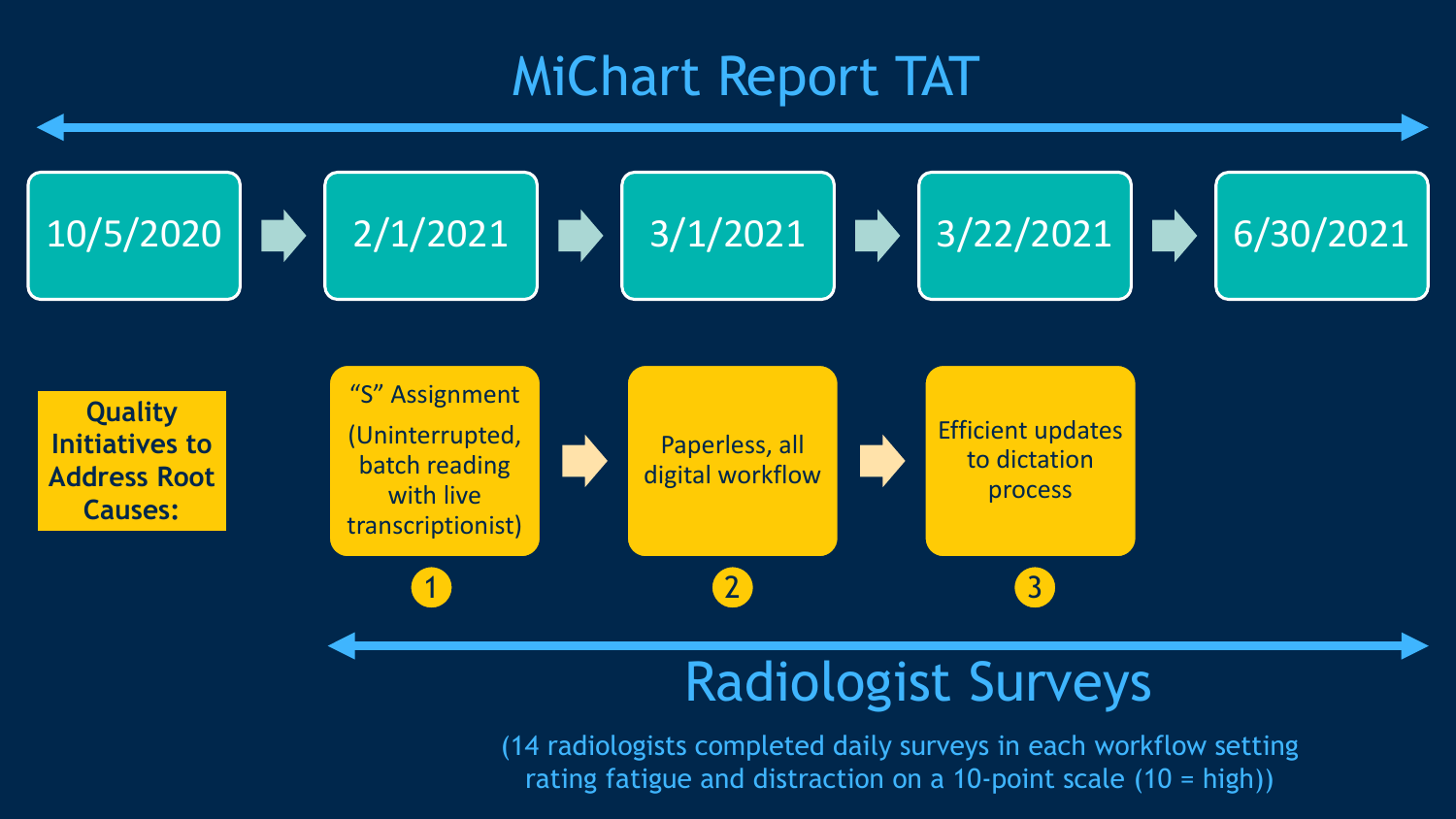#### Turnaround Time Improvements



*Mean Weekly Report TAT Improvement Relative TAT/ Number of Screens*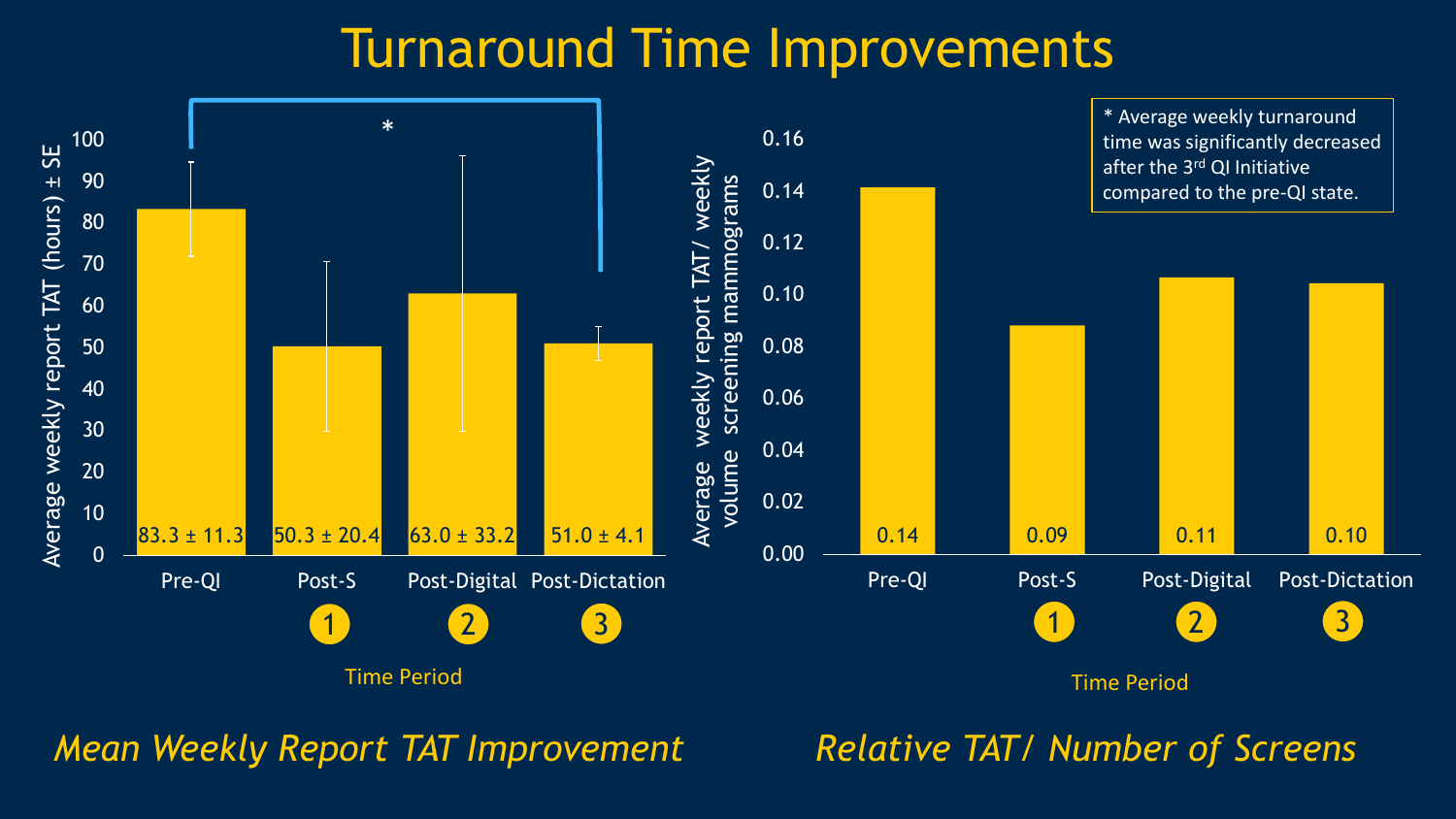## Radiologist Distraction and Fatigue Improvement

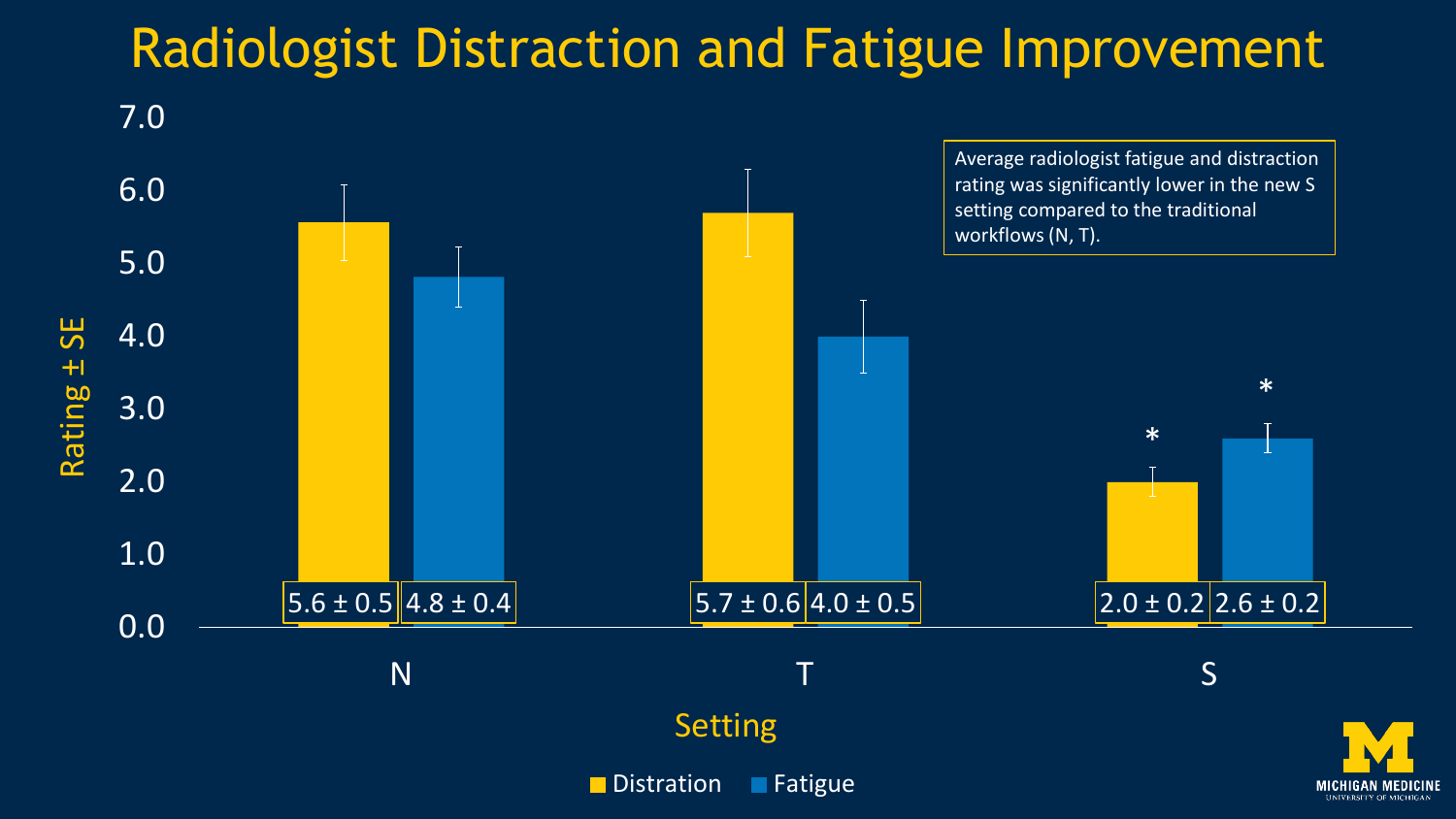### Interpretation Time & Cost Analysis



Average interpretation time was slightly lower in the new S setting compared to the traditional workflows (N, T).

Association of Administrators in Academic Radiology (AAARAD) reported payroll expense for live transcriptionist: \$53,893.50/ year = \$207.28/day

Given interpretation times, over an 8-hour shift, total points that can be read per assignment: 165.5 points in traditional N and T setting 192.0 points in S setting

#### 26.5 additional points can be read per day in S

(Equates to approximately 26 2D digital screening mammograms or 13 screening digital breast tomosynthesis studies)

Institutional hospital charge for digital screening mammogram  $(1 \text{ point}) = $725$ 

This results in an additional daily charge of \$19,200.00 for screening mammography services with a daily cost of \$207.28.

Net additional charges generated = \$18,992.72/ day

Limitation – Missed trainee teaching opportunities in S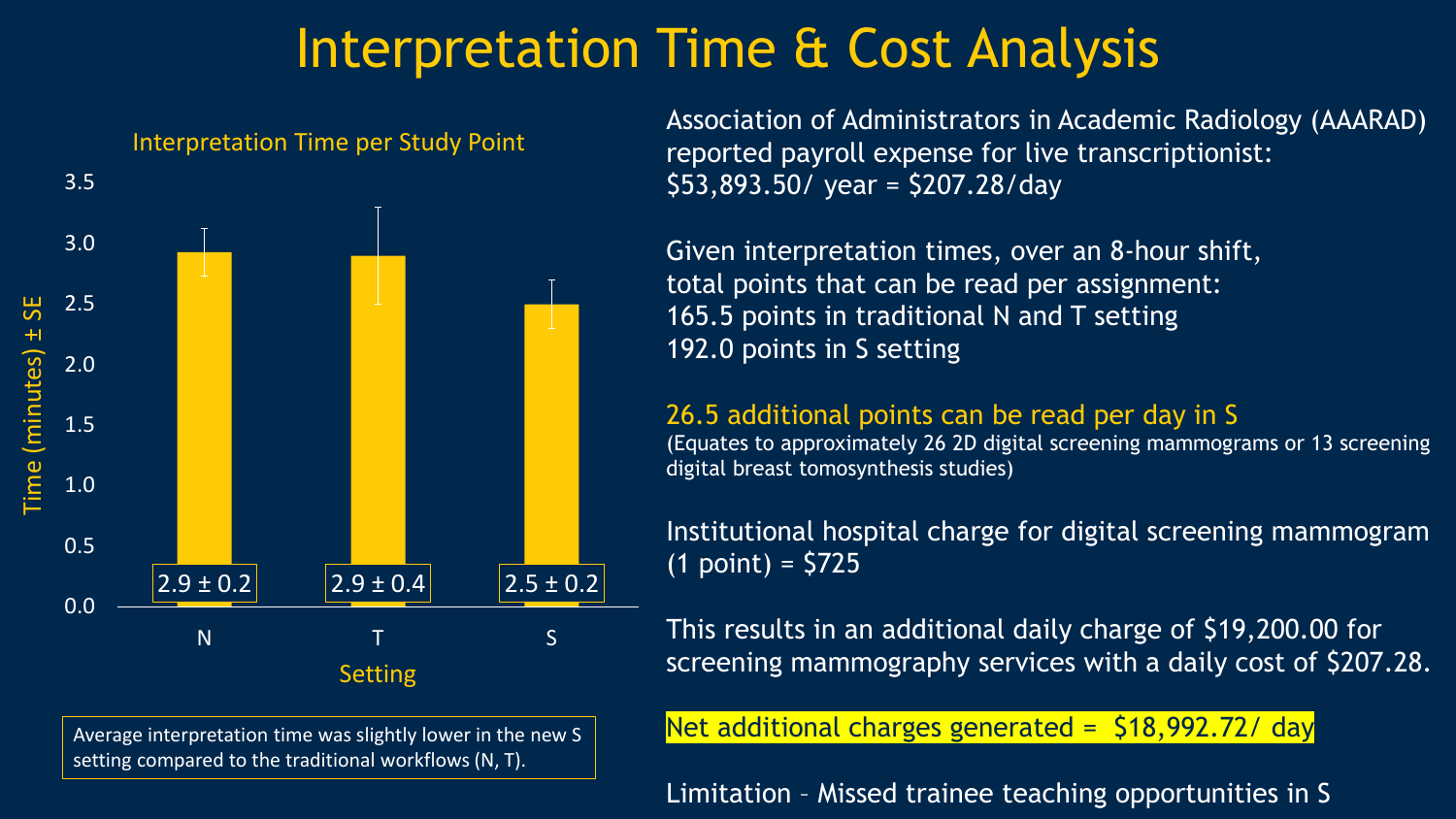## **Conclusions**

- QI Initiatives for reading offline screening mammography resulted in
	- Decreased report turnaround time
	- Decreased radiologist fatigue and distraction
	- Improved ease of interpretation
	- An efficient and sustainable solution to providing timely reads on large volumes of offline screening mammograms
- Limitations
	- Differences in work settings in the traditional vs new S workflow limit direct comparison
		- Traditional workflow entailed interrupted reading of screening mammograms while performing procedures while in the S setting there was uninterrupted batch reading
		- This was accounted for by comparing interpretation times for screening mammography only
	- Variability of radiologist assignment to S vs traditional workflow
	- New S assignment produced improved productivity and revenue, but eliminates a teaching opportunity for trainees
	- Surveys- Variable response rates, self reported data including interpretation time